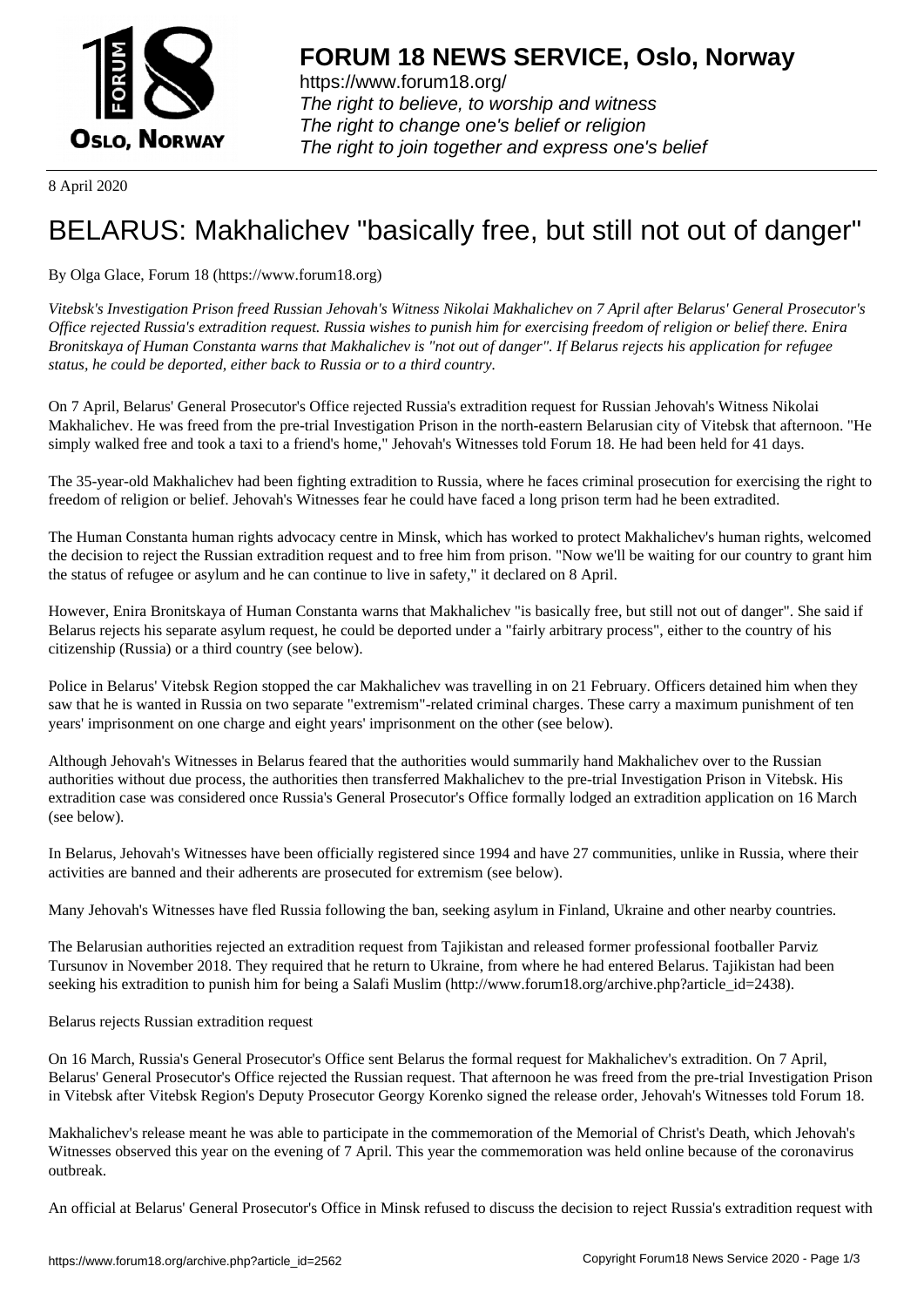"We don't know the basis for the General Prosecutor's Office decision," Enira Bronitskaya of Human Constanta told Forum 18 from Minsk on 8 April. "The General Prosecutor's Office hands its decision only to the requesting party."

Conditions for Makhalichev in the Investigation Prison were good, Jehovah's Witnesses told Forum 18. "He had access to the library and could read the Bible and other religious literature."

Application for refugee status

Makhalichev also applied on 22 February for refugee status in Belarus. According to his lawyer Valentina Shuplyak, his application was handed to Vitebsk Region Department of Internal Affairs. (http://www.forum18.org/archive.php?article\_id=2551)

The General Prosecutor's Office decision to reject the Russian extradition request "is not at all connected with any decision on Nikolai Makhalichev's refugee status", Enira Bronitskaya of Human Constanta told Forum 18. "This decision will be taken by the Interior Ministry."

However, Bronitskaya warns of the consequences if Belarus rejects Makhalichev's request for refugee status. He could then be deported under an administrative process, a "fairly arbitrary process", either to the country of his citizenship (Russia) or a third country. "He is basically free, but still not out of danger."

Bronitskaya observes that no Russian citizen has ever received asylum in Belarus. However, she added that the Belarusian authorities know that if they reject asylum claims, individuals can find a third country which might take them in.

When Forum 18 contacted Vitebsk Regional Migration Department in February, the official referred it to the Interior Ministry in the capital Minsk. The Ministry's Spokesperson, Olga Chemodanova, said she had no information about Makhalichev's case. (http://www.forum18.org/archive.php?article\_id=2551)

Makhalichev also filed a complaint against Belarus with the United Nations Human Rights Committee in February about his arrest and threatened deportation.

Makhalichev faces two Russian criminal cases

Despite Belarus' rejection of Russia's extradition request, Nikolai Andreyevich Makhalichev (born 1 July 1984) from Urai in Russia's northern Khanty-Mansi Autonomous Region remains wanted in Russia. He is one of three local Jehovah's Witnesses being investigated in a criminal case launched on 31 January 2019 (http://www.forum18.org/archive.php?article\_id=2482).

Investigators accuse the three of organising a local Jehovah's Witness community between July 2017 and January 2019, according to case documents seen by Forum 18.

Prosecutors brought charges against Makhalichev and the two others under Russian Criminal Code Article 282.2, Part 1. This

punishes "Organisation of the activity of a social or religious association or other organisation in relation to which a court has adopted a decision legally in force on liquidation or ban on the activity in connection with the carrying out of extremist activity". (http://www.forum18.org/archive.php?article\_id=2215) The maximum punishment under Part 1 of this Article is 10 years' imprisonment.

Russia's Supreme Court liquidated the Jehovah's Witness Administrative Centre as "extremist" in 2017 and banned Jehovah's Witness activities (http://www.forum18.org/archive.php?article\_id=2297). In January 2020, prosecutors in Russia were investigating more than 300 Russian Jehovah's Witnesses on "extremism"-related criminal charges, of whom 24 were in pre-trial detention (http://www.forum18.org/archive.php?article\_id=2536).

On 6 February 2019, "dozens of heavily-armed police" conducted simultaneous raids on the homes of eight Urai Jehovah's Witnesses, including that of Makhalichev (http://www.forum18.org/archive.php?article\_id=2482). One of them was arrested and placed in pre-trial detention, but was transferred to house arrest in late February 2019.

The Russian authorities placed Makhalichev on the Interior Ministry's wanted list on 23 May 2019. Police in Urai asked their colleagues in Cherepovets in Vologda Region, where he was born and where his parents live, to hunt for him there.

On 21 August 2019, Urai City Court ruled that Makhalichev should be held in pre-trial detention.

On 10 October 2019, the Russian authorities also placed Makhalichev on the Russian Federal Financial Monitoring Service (Rosfinmonitoring) "List of Terrorists and Extremists", whose accounts banks are obliged to freeze, apart from small transactions